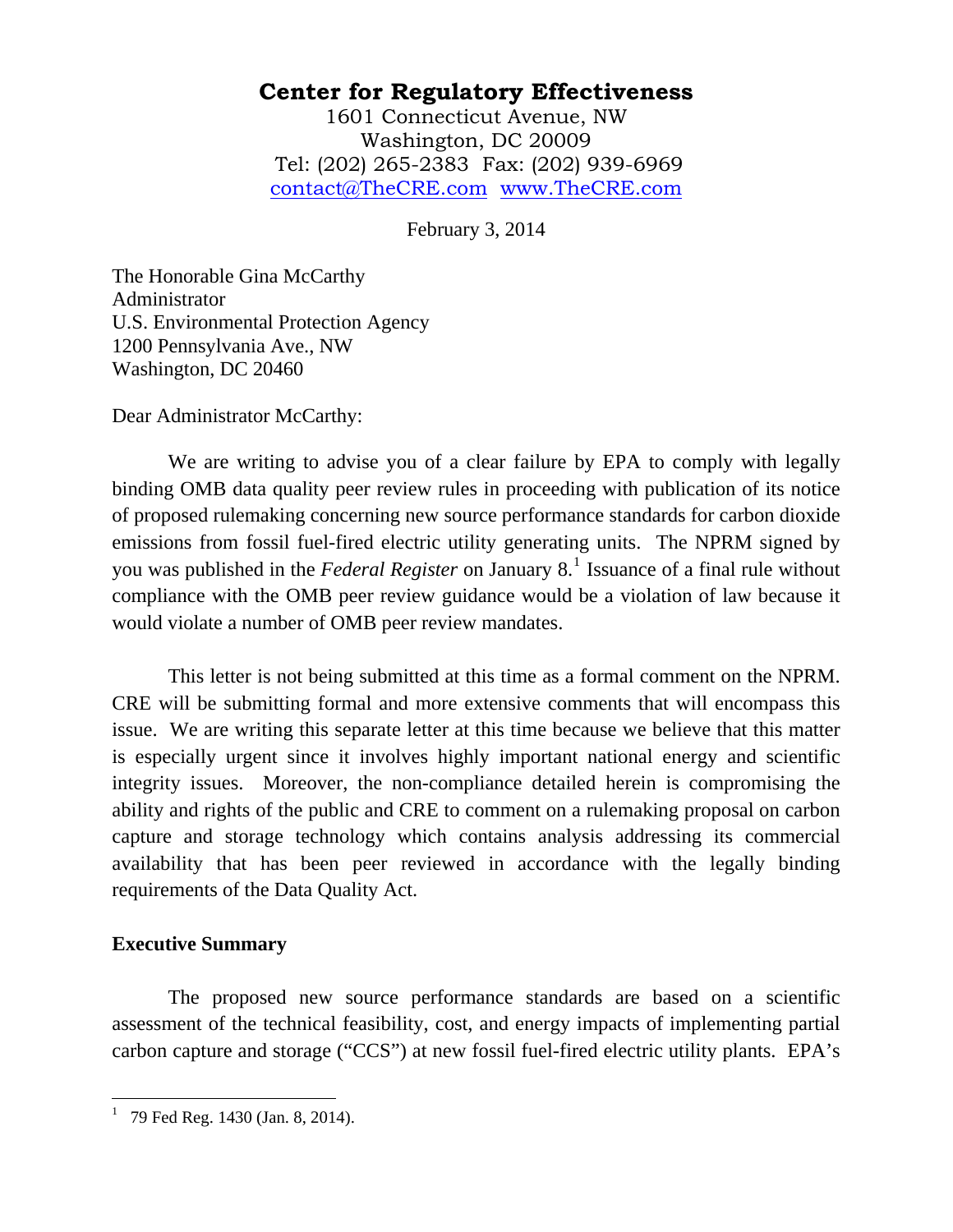proposed technology assessment is a "highly influential scientific assessment" ("HISA") under the definition of a HISA in the 2005 OMB information quality peer review guidance. $2$ 

 The OMB guidance contains "requirements" for the conduct of impartial outside peer reviews of such assessments. The U.S. Court of Appeals for the D.C. Circuit determined in *Prime Time Int'l, Inc. v. Vilsack[3](#page-1-1)* in 2010 that OMB guidance issued pursuant to the Information Quality Act is legally binding. Other legal precedents from the U.S. Supreme Court and the D.C. Circuit confirm that the peer review guidance is a legally binding and enforceable "legislative rule." Yet the NPRM does not contain any reference to the OMB guidance or discussion of the agency's compliance with it.

 At this time, EPA has already failed to comply with multiple requirements of the OMB guidance, both for HISAs and for other influential scientific information. Those deficiencies must be corrected and the NPRM's technology assessment subjected to independent external peer review, with public participation in the peer review planning and conduct, before the rulemaking can go forward, and certainly before it could be sent to OMB for review as a final rule.<sup>[4](#page-1-2)</sup>

## **I. The NPRM Contains and Relies on a Technology Assessment of Partial CCS that is a HISA under the OMB Peer Review Guidance.**

The subject rulemaking is being conducted pursuant to the new source performance standards ("NSPS") provisions of the Clean Air Act. (Sec. 111, 42 U.S.C. § 7411.) Those provisions require that the standards be based on a determination of the best system for emission reduction ("BSER"). Determination of a BSER requires conduct of a technology assessment that takes into account multiple factors. The BSER

1

`

<span id="page-1-0"></span> $2^2$  70 Fed. Reg. 2664-77 (Jan. 14, 2005).

<span id="page-1-1"></span><sup>3</sup> 599 F.3d 678, 685 (D.C. Cir. 2010).

<span id="page-1-2"></span><sup>&</sup>lt;sup>4</sup> EPA's non-compliance with procedural legal requirements is the only issue being analyzed in this letter. However, deep doubt regarding the availability of CCS technology for commercial power plants has been expressed by both industry and environmentalists. For example, Greenpeace's Norway affiliate recently stated that "It was never true that effective CCS technology was readily available, no more in 2006 than today." ("The Norwegian carbon capture and storage nightmare," January 24, 2014, *TheForeigner*.) A May 2008 report by Greenpeace International, [\(False Hope: Why carbon capture and](http://www.greenpeace.org/usa/en/media-center/reports/false-hope-why-carbon-capture)  storage *won't* [save the climate\)](http://www.greenpeace.org/usa/en/media-center/reports/false-hope-why-carbon-capture) stated, "The Intergovernmental Panel on Climate Change (IPCC) does not expect CCS to become commercially viable until at least the second half of this century."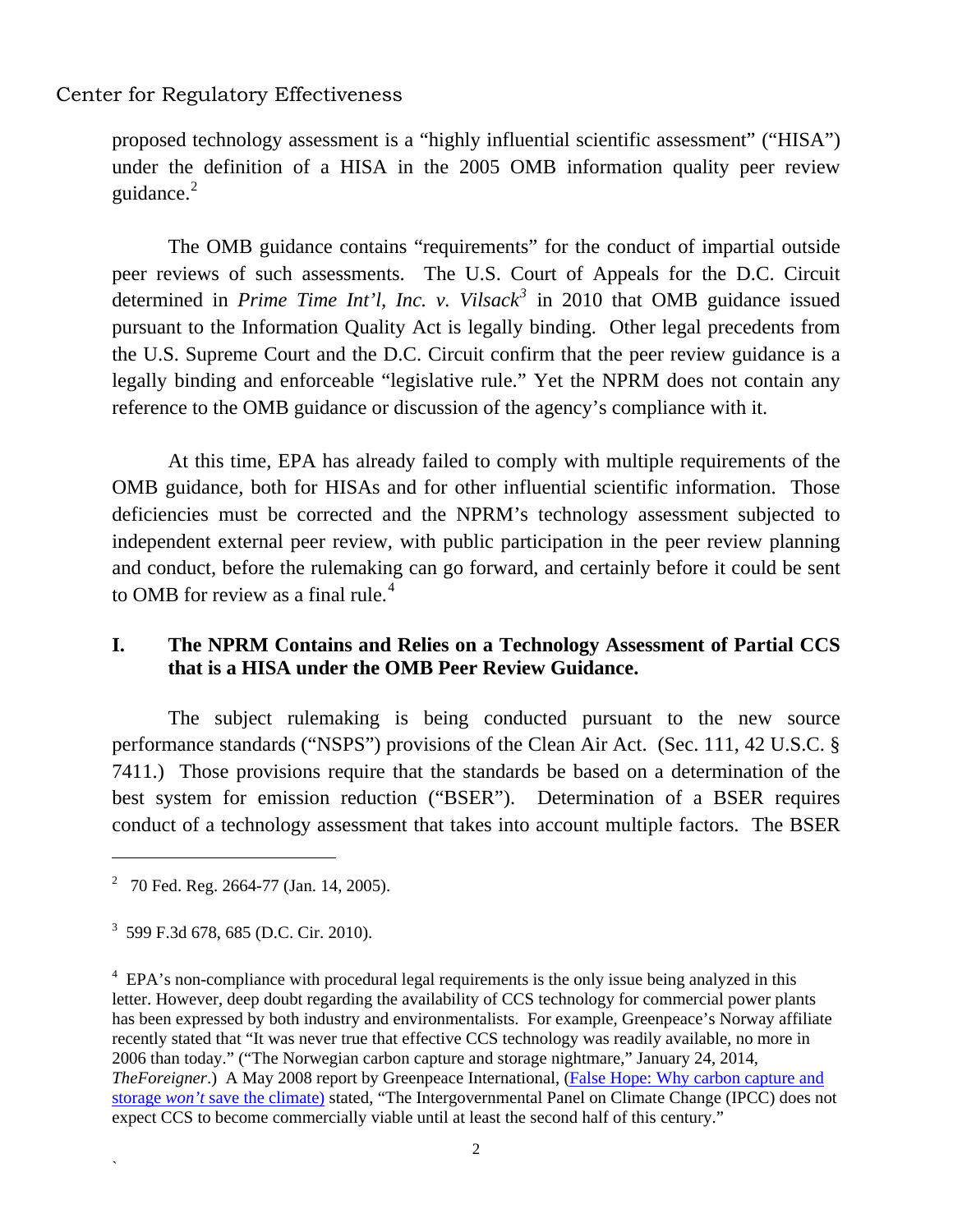`

must have been "adequately demonstrated," "taking into account the cost of achieving such reduction and any nonair quality health and environmental impact and energy requirements." 42 U.S.C. § 7411(a)(1). As the NPRM acknowledges, this NSPS determination process requires inter-related determinations of technical feasibility, reasonableness of cost, achievability of certain emission reductions, and energy impacts on both national and local levels. Fed. Reg. at 1462. EPA has some discretion in weighing these various factors, but the exercise of that discretion must be underpinned by sound scientific/technical assessment (including costs).

 The OMB peer review guidance sets out requirements for peer review of all "influential scientific information" ("ISI") and for "highly influential scientific assessments" ("HISA"s). The provisions for ISI allow for exercise of considerable discretion, while the provisions for HISAs, which are layered on top of the requirements for ISI, are more numerous and mainly mandatory.

 The OMB guidance is careful to distinguish between ISI and HISAs. A key term in the HISA definition concerns the meaning of the term "assessments." The OMB guidance also exhibits a careful distinction between what is discretionary and what is mandatory, based on use of the terms "requirements," "shall," and "must," as opposed to arguably non-mandatory terms such as "should," "may," and "encouraged."

 The term "scientific assessment" is defined in the OMB guidance as requiring a synthesis of various inputs. The OMB guidance definition states that it means "an evaluation of a body of scientific or technical knowledge, which typically synthesizes multiple factual inputs, data, models, assumptions, and/or applies best professional judgment to bridge uncertainties in the available information." The definition expressly includes "technology assessments." 70 Fed. Reg. at 2675.

 The subject NPRM clearly incorporates a technology assessment of partial CCS as the best technology for reduction of carbon dioxide emissions from fossil fuel-fired power plants. The NPRM proposes to conclude that partial CCS is BSER and the basis for the proposed NSPS because it is technically feasible and available and can be implemented at a reasonable cost and without undue negative impacts on energy supplies. The proposed technology assessment in the NPRM relies on numerous data sources and evaluations. Those sources include multiple reports on technical feasibility, including costs, from DOE's National Energy Technology Laboratory, a federal inter-agency task force, the Pacific Northwest National Laboratory, the Joint Global Change Research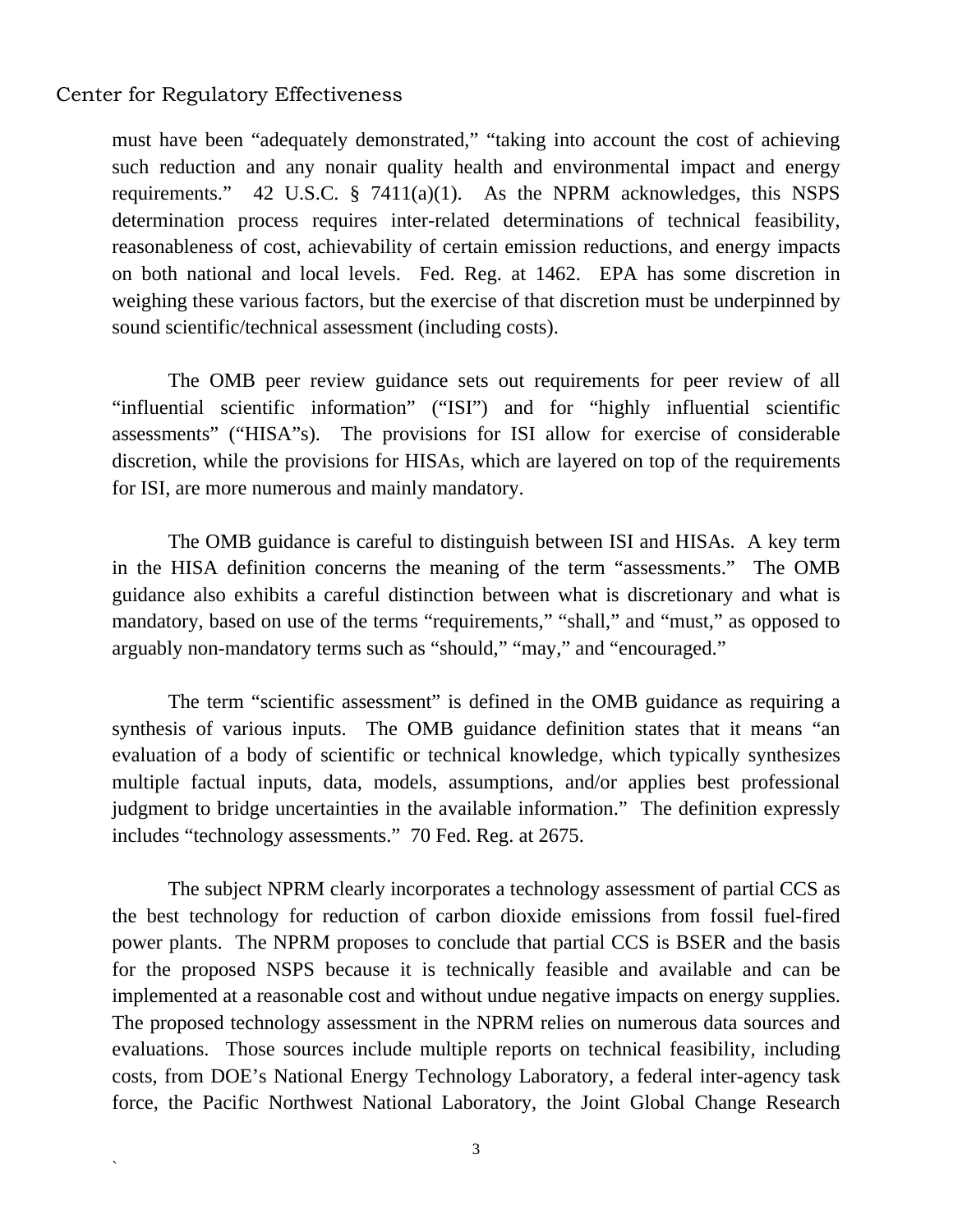1

`

Institute, the University of California, Davis, the Intergovernmental Panel on Climate Change, individual authors, the U.S. Geological Survey, the International Energy Administration, and government consultants. EPA states in the NPRM that its proposed assessment of the technical feasibility of partial CCS is supported by an extensive literature record and commercial experience:

*The EPA proposes to find that partial CCS is feasible because each step in the process [capture, transportation, storage] has been demonstrated to be possible through an extensive literature record* [and experience at commercial operations].

79 Fed. Reg. at 1471 (emphasis added). The "extensive literature record" supporting the various "steps" in the EPA technology assessment, including costs, is detailed in numerous footnoted citations and textual descriptions. See 79 Fed. Reg. at 1471-84.

 It is hard to imagine how it could be any clearer that the EPA proposal incorporates a technology "assessment," as it is "an evaluation of a body of scientific or technical knowledge, which typically synthesizes multiple factual inputs, data, models, assumptions, and/or applies best professional judgment to bridge uncertainties in the available information."

 The OMB guidance definition of a HISA states that a "scientific assessment" is "highly influential" if it "(i) Could have a potential impact of more than \$500 million in any year, or (ii) Is novel, controversial, or precedent-setting or has significant interagency interest." 70 Fed. Reg. at 2675. The NPRM does not contain any specific cost estimates for implementing CCS, but it is highly likely that the cost would exceed \$500 million in a given year. The technology assessment as a whole is almost certain to be controversial, and it is clearly "precedent-setting." It is also obviously of "significant interagency interest," as evidenced by the NPRM's significant reliance on numerous DOE studies and the report of an interagency task force.<sup>[5](#page-3-0)</sup>

<span id="page-3-0"></span><sup>&</sup>lt;sup>5</sup> The interagency task force report is cited numerous times in the technology assessment portion of the NPRM. It was convened pursuant to directives in a Presidential Memorandum dated Feb. 3, 2010, and was delivered to the President on August 12, 2010. The Task Force was co-chaired by DOE and EPA and included more than 100 representatives from 14 federal departments and agencies: State, Treasury, Justice, Interior, Agriculture, Commerce, Labor, Transportation, Energy, OMB, EPA, FERC, OSTP, and CEQ. The report relied on extensive literature and input from outside experts and stakeholders.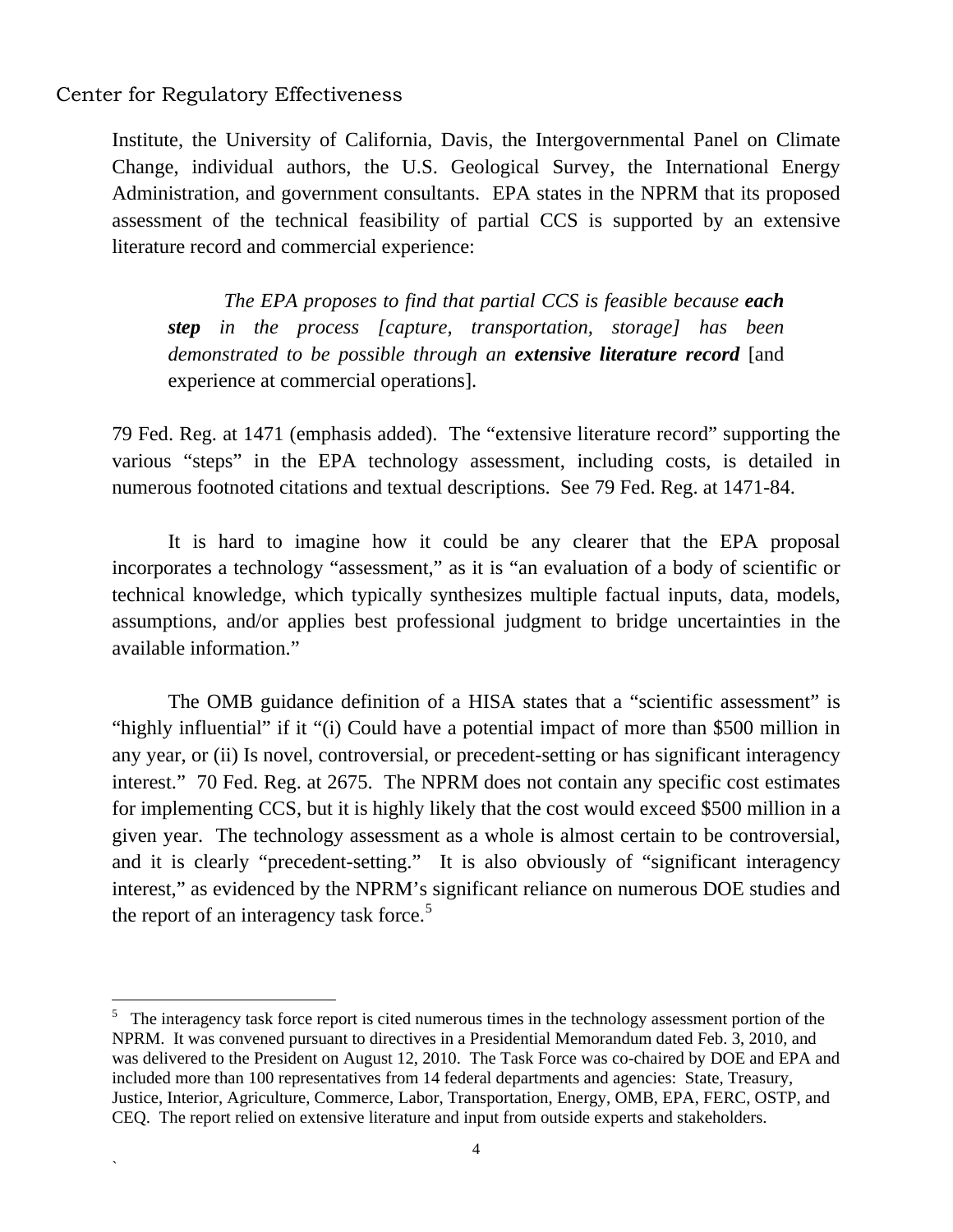$\overline{a}$ 

`

### **II. The OMB Peer Review Guidance is Legally Binding.**

That OMB guidance issued under the Information Quality Act ("IQA") is legally binding, having the "force of law," has already been determined by *Prime Time Int'l, Inc. v. Vilsack*, 599 F.3d 678, 685 (D.C. Cir. 2010). In *Prime Time*, the D.C. Circuit stated that a provision in OMB guidance issued under the IQA was "binding," and referenced a statement from the Supreme Court's opinion in *United States v. Mead Corp*., 533 U.S. 218, 226-27, in which the Court held that "administrative implementation of a particular statutory provision qualifies for *Chevron* deference when it appears that Congress delegated authority to the agency generally to make rules carrying the force of law, and that the agency interpretation claiming deference was promulgated in the exercise of that authority." (Emphasis added) Subsequent to the issuance of the decision, the Department of Justice was very concerned that CRE opined that the *Prime Time* decision concluded that the IQA is judicially reviewable. This concern on the part of the Department of Justice led them to request that the court make clear that IQA is not judicially reviewable; the court refused to honor that request.<sup>[6](#page-4-0)</sup>

 The IQA (also known as the "Data Quality Act"), 44 U.S.C. § 3516 note, was enacted as a supplement to the requirements of the Paperwork Reduction Act ("PRA") provisions authorizing and directing OMB to issue "Rules and regulations" to ensure and maximize the quality of information disseminated by federal agencies. 44 U.S.C. §§ 3516 and 3504(d)(1). The IQA expressly incorporated those PRA provisions and others. The OMB peer review guidance states that it is promulgated under the legal authority of the IQA and other OMB authorities. 70 Fed. Reg. at 2666, 2667.

 The *Prime Time* holding is in line with U.S. Supreme Court precedent and other D.C. Circuit case law. In *Chrysler Corp. v. Brown*, the Supreme Court held that regulations have the "force and effect of law" when they are issued pursuant to legislative authority to implement a statute and are promulgated pursuant to any procedural requirements imposed by Congress, such as the notice-and-comment requirements of the APA. 441 U.S. 281, 302-03 (1979). The D.C. Circuit has elaborated on those basic principles by holding that a regulation has the force and effect of law if it appears on its

<span id="page-4-0"></span><sup>&</sup>lt;sup>6</sup> The Dept. of Justice motion is available at [http://thecre.com/pdf/20100603\\_Government\\_DQA\\_Appeal\\_to\\_Court.abrev.pdf.](http://thecre.com/pdf/20100603_Government_DQA_Appeal_to_Court.abrev.pdf) In denying the motion, the court did not issue an opinion.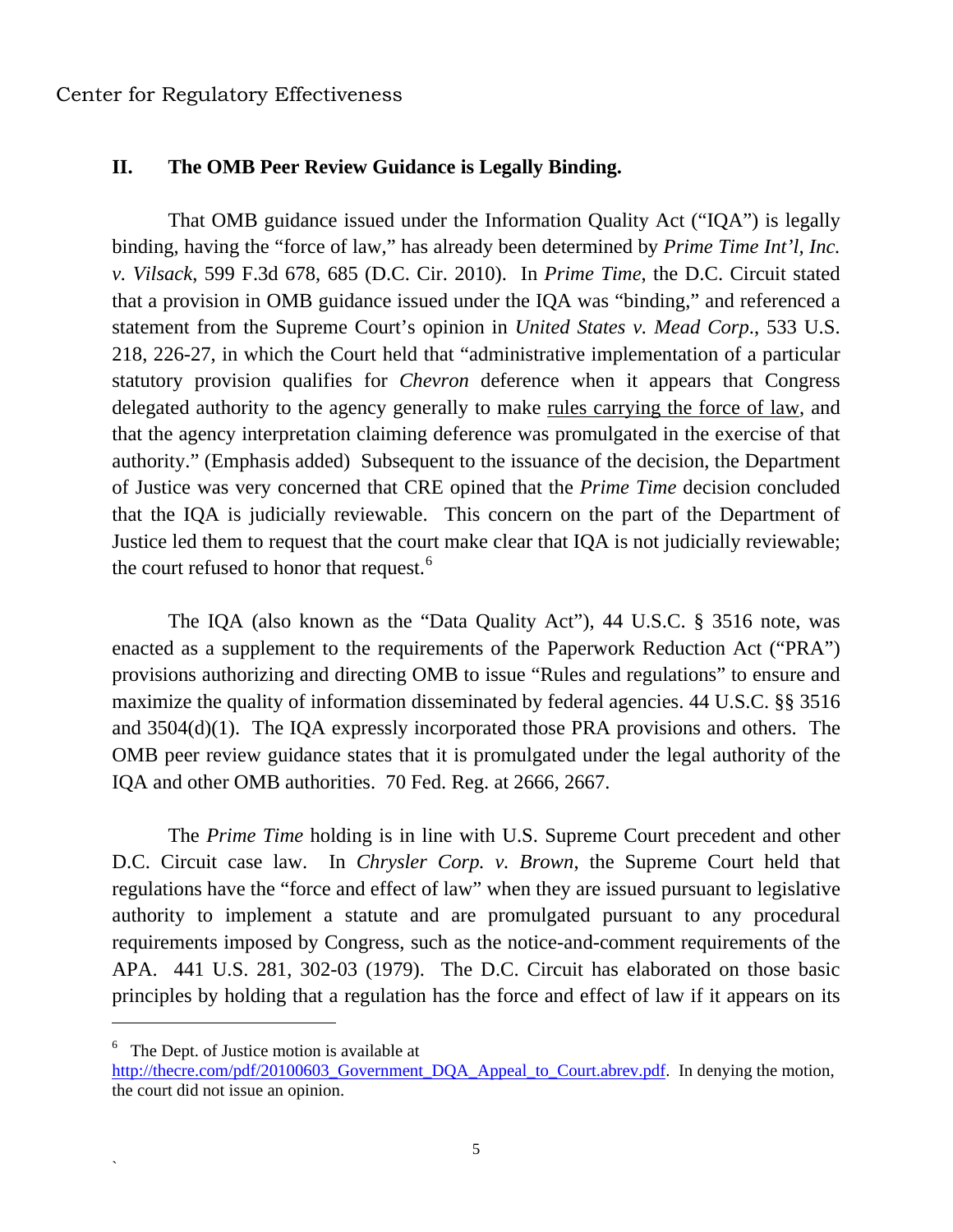<u>.</u>

`

face to be binding, as indicated by its use of mandatory language. *Cement Kiln Recycling Coalition v. U.S. EPA*, 493 F.3d 207, 216 (D.C. Cir. 2007); *Elec. Privacy Info. Ctr. v. U.S. Dept. of Homeland Security*, 653 F.3d 1, 7 (D.C. Cir. 2011). The OMB peer review guidance was issued following extensive formal notice and comment<sup>[7](#page-5-0)</sup> and uses mandatory language for those provisions it describes as "requirements."

 Although the OMB guidance contains a disclaimer regarding judicial reviewability (70 Fed. Reg. at 2677), such a disclaimer cannot transform the guidance from a binding legislative rule into a non-binding advisory. A similar disclaimer in EPA "guidance" was expressly given no effect by the D.C. Circuit in *Appalachian Power Co. v. U.S. EPA*, 208 F.3d 1015, 1022-23 (D.C. Cir. 1015). The court characterized such a disclaimer as "'boilerplate,'" and held that the guidance imposed binding obligations subject to judicial review because it required, ordered, and dictated what must be done. Likewise, the disclaimer in the OMB peer review guidance does not have any effect because the guidance contains numerous mandatory "requirements" for what must be done. An agency cannot, by fiat, immunize itself or other agencies from judicial review of noncompliance with legislative rules.

 The OMB peer review guidance has been recognized as mandatory by the EPA Inspector General. On September 26, 2011, the Inspector General transmitted to you (as AA OAR) a report focusing on whether EPA had complied with OMB's and its own peer review requirements in issuing its greenhouse gas endangerment finding. $\delta$  The Inspector General concluded that EPA had not complied with OMB's peer review "requirements" for HISAs in certain respects. He also recommended that EPA revise its internal PEER REVIEW HANDBOOK "to accurately reflect OMB requirements..."<sup>[9](#page-5-2)</sup>

<http://www8.nationalacademies.org/onpinews/newsitem.aspx?recordid=s04152004>.

<span id="page-5-0"></span><sup>7</sup> OMB issued an initial draft in the *Federal Register* for public comment, then a revised draft for public comment. The National Academies commented extensively. When the revised draft was issued, the three Presidents of the National Academies (National Academy of Sciences, National Academy of Engineering, and National Institute of Medicine) praised the revised guidance as "'point[ing] to a new and constructive era of scientific engagement in public policy-making.'"

<span id="page-5-1"></span> $^8$  Procedural Review of EPA's Greenhouse Gases Endangerment Finding Data Quality PROCESSES. EPA Office of Inspector General, Report No. 11-P-0702, Sept. 26, 2011. See, *e.g*., the "At a Glance" section at the beginning of the report, and Ch. 2, p. 13 *et seq*. (titled "EPA's TSD Peer Review Methodology Did Not Meet OMB Requirements for Highly Influential Scientific Assessments"). See also the Press Statement by Inspector General Elkins on Sept. 28, 2011, available at [http://www.epa.gov/oig/reports/2011/IG\\_Statement\\_Greenhouse\\_Gases\\_Endangerment\\_Report.pdf.](http://www.epa.gov/oig/reports/2011/IG_Statement_Greenhouse_Gases_Endangerment_Report.pdf)

<span id="page-5-2"></span> $9$  EPA, with OMB concurrence, disagreed with the Inspector General as to whether the endangerment finding was a HISA that triggered certain OMB peer review requirements.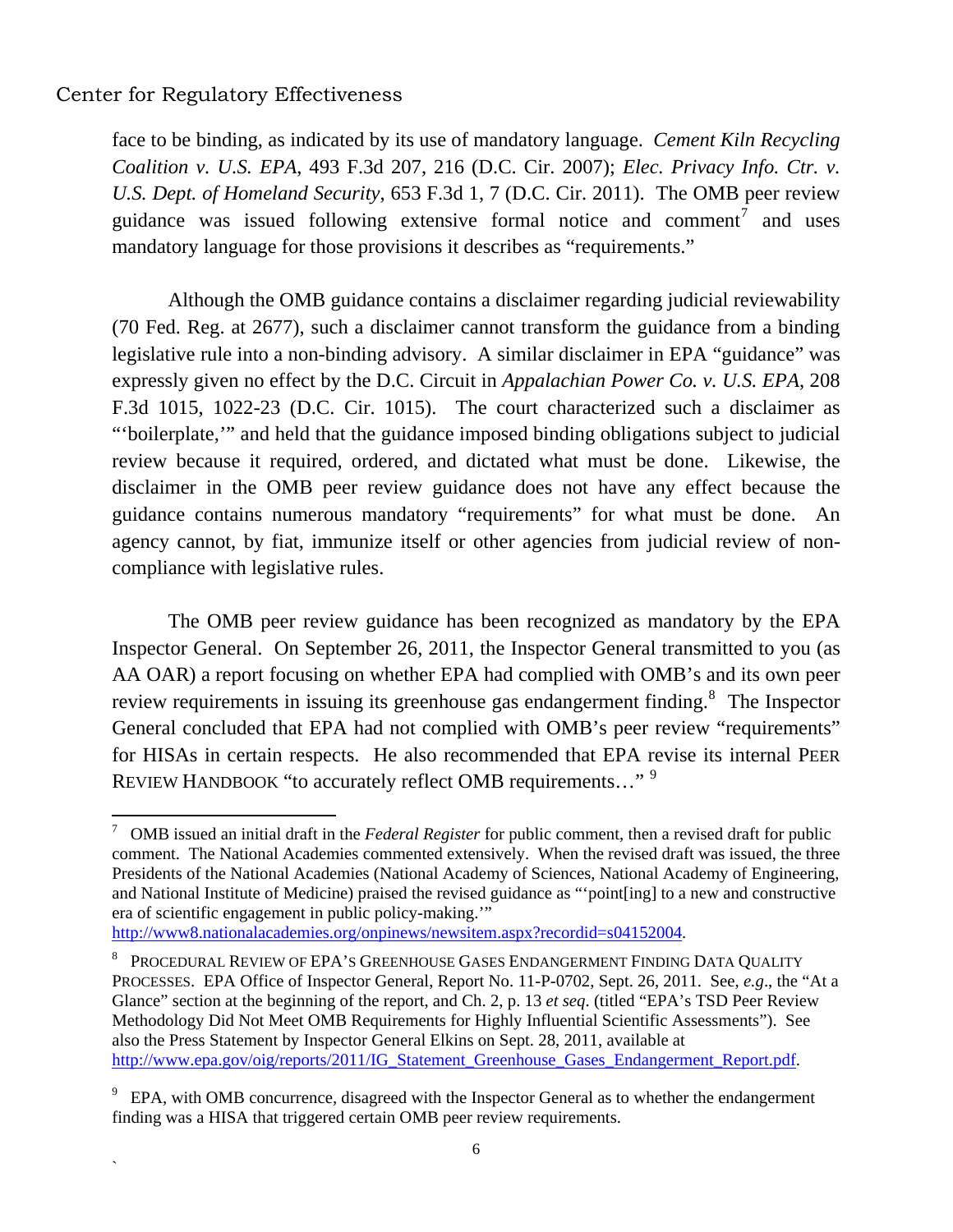EPA had revised its PEER REVIEW HANDBOOK in 2006 to reflect much of the OMB guidance. However, at the same time, it used non-mandatory language (such as "may," "can," or "should") in place of OMB's mandatory language. It also inserted a new and extensive legal disclaimer stating that the HANDBOOK was not a rule or regulation, was not enforceable, and that its use of terms such as "should" did not connote a legal requirement. In many places, the HANDBOOK states merely that the OMB guidance "calls for" certain peer review procedures.<sup>[10](#page-6-0)</sup> The HANDBOOK has not been further revised pursuant to the Inspector General's recommendations to "reflect OMB requirements."

 As noted below in section III, in a number of instances the current NSPS/CCS rulemaking and technology assessment violate not only OMB mandates, but also policy guidance in EPA's PEER REVIEW HANDBOOK.

#### **III. EPA Is Violating the Requirements of the OMB Guidance for HISAs.**

#### **1. Peer Review Agenda and Plans**

 $\overline{a}$ 

`

EPA is required to post notice of an upcoming peer review on its peer review agenda, and to set out a peer review plan containing ten specific items of information. The agency must establish a mechanism for allowing the public to comment on the adequacy of the peer review plan, and it must consider any such public comments. 70 Fed. Reg. at 2675-76.

 The EPA PEER REVIEW HANDBOOK reflects this requirement at 19-21. The HANDBOOK also states that if peer review of a work product is not planned, an explanation should be included in the agency's Science Inventory.

 EPA's peer review agenda and plans are part of its Science Inventory, but in this case the Science Inventory contains no agenda item or plan for peer review of the highly influential technology assessment contained in the NPRM, nor any explanation of why a

<span id="page-6-0"></span> $10$  The 2006 revision of the HANDBOOK was the 3d edition. The legal disclaimer was put at the beginning on p. iii. The previous version of the HANDBOOK, the 2d edition, issued in 2000, contained a much briefer legal disclaimer at p. 49.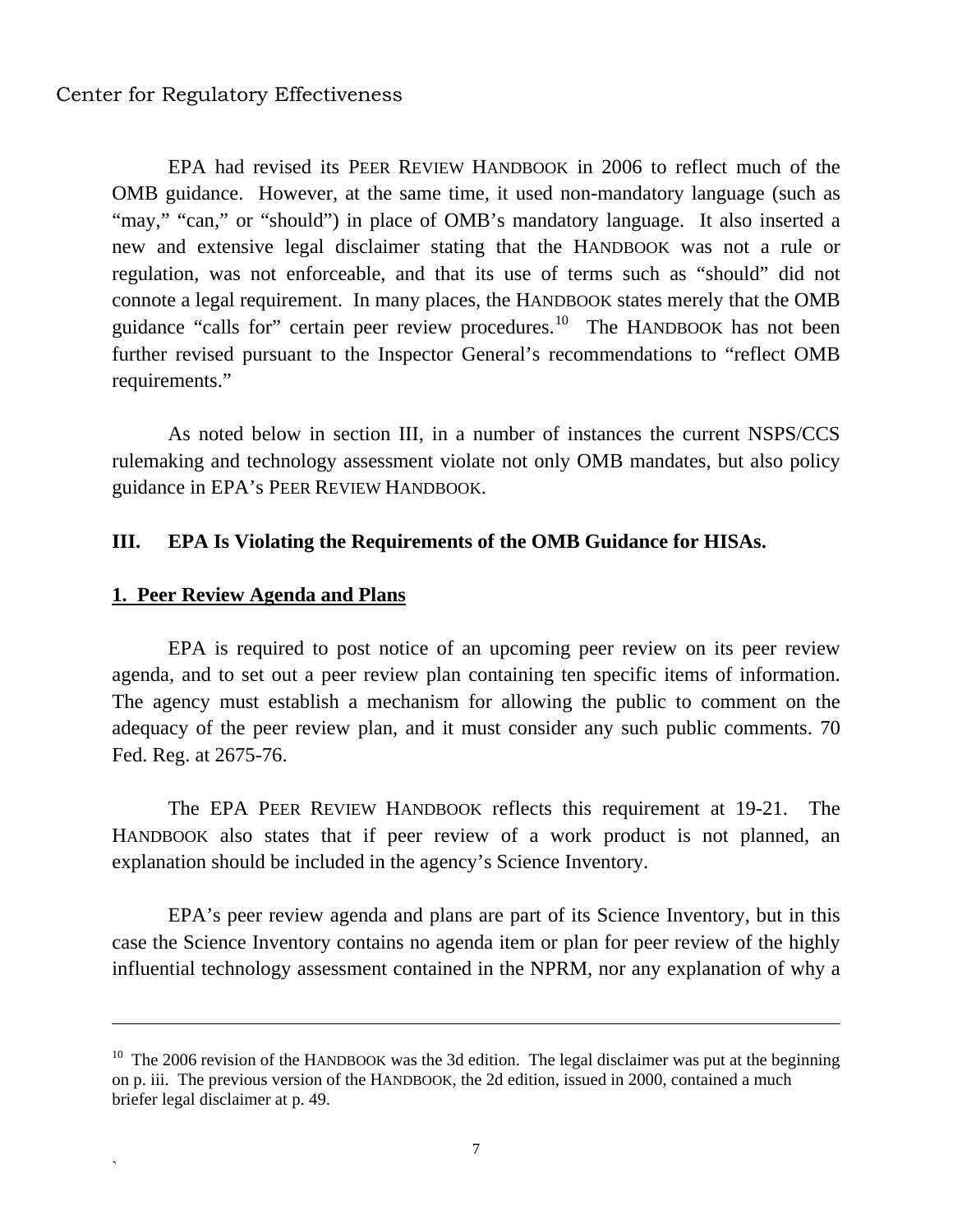peer review is not needed or appropriate. The Science Inventory home page<sup>[11](#page-7-0)</sup> and the peer review Agenda home page<sup>[12](#page-7-1)</sup> describe peer review agendas and plans as "required" by the OMB guidance.

#### **2. Requirement for Independent Peer Review by Diverse Experts**

All HISA's must be peer reviewed. The only exception is official reports of the National Academy of Sciences [sic – should probably be National Academies].<sup>[13](#page-7-2)</sup> The group of peer reviewers must be "sufficiently broad and diverse to fairly represent the relevant scientific and technical perspectives and fields of knowledge." Agencies shall consider nominations from the public and professional societies. 70 Fed. Reg. 2675-76. The peer reviewers must be independent of the sponsoring agency. *Id.* Public comment on a rulemaking proposal is not a substitute for peer review. *Id.* at 2665.

 EPA has not announced a peer review or selected a panel, perhaps because it considers that the studies it relies on have been previously peer reviewed in some fashion – although it does not discuss prior peer review in the NPRM. However, assuming this is a HISA that is a synthesis of a number of studies and disciplines (*e.g*., engineering and economics), the only exception to a new, independent peer review of the technology assessment for NSPS/CCS is that made for official NAS reports, and there is no such report. The EPA HANDBOOK does not reflect this limited exception.

## **3. Public Participation**

"Whenever feasible and appropriate," the agency "shall" sponsor a public meeting where oral presentations on scientific issues can be made to the peer reviewers by interested parties, and "whenever practical" the agency "shall" "provide the peer reviewers with access to public comments that address significant scientific or technical issues." 70 Fed. Reg. at 2676. The EPA PEER REVIEW HANDBOOK reflects this requirement, stating that it is a "responsibility" of the agency decisionmaker (at 23), but it also uses "should" instead of "shall" (at 49).

`

<span id="page-7-0"></span> $11$ <http://cfpub.epa.gov/si/>.

<span id="page-7-1"></span> $12$  [http://cfpub.epa.gov/si/si\\_public\\_pr\\_agenda.cfm.](http://cfpub.epa.gov/si/si_public_pr_agenda.cfm)

<span id="page-7-2"></span> $13$  70 Fed. Reg. at 2671.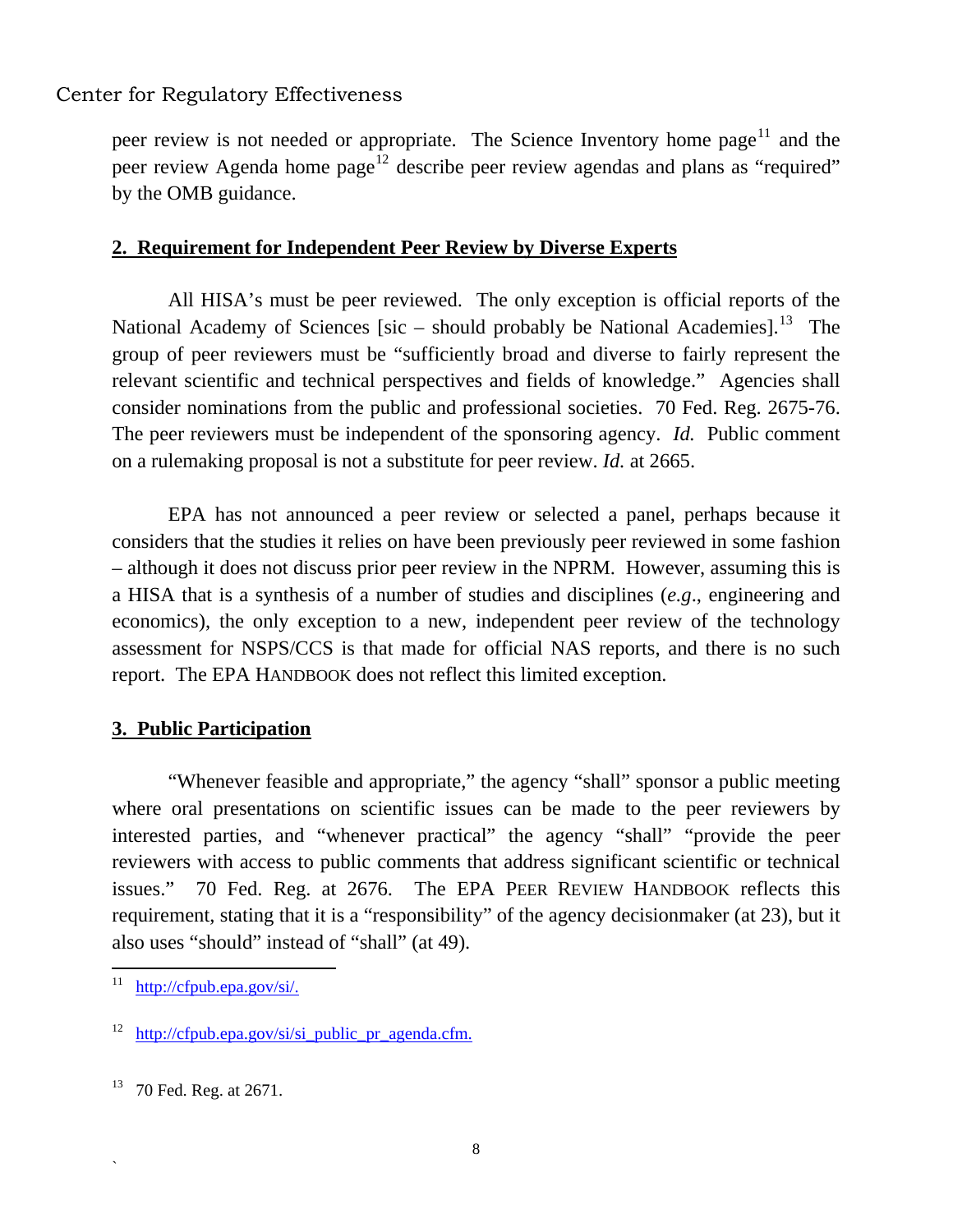There is no indication at this time that EPA intends to sponsor the kind of peer review required for HISAs, much less that it will sponsor a public meeting with the peer reviewers and provide them with significant public comments.

#### **4. Peer Reviewers' Report and Agency Response**

The agency must instruct the peer reviewers to prepare a peer review report that will be made public. 70 Fed. Reg. at 2675, 2676. In the case of HISAs, the agency must prepare a written response to the report. The EPA HANDBOOK reflects this requirement as a "responsibility" of agency personnel at 25-26. EPA has not indicated that it will sponsor an independent peer review of the technology assessment contained in the NPRM.

#### **5. Certification of Compliance**

`

If an agency relies on either ISI or a HISA to support regulatory action, it "shall include in the administrative record for that action a certification explaining how the agency has complied with the requirements of this Bulletin and the applicable information quality guidelines." 70 Fed. Reg. at 2677. Absent such a certification, it is clear that OMB could not, as a matter of law, approve a final rule incorporating ISI or a HISA.

 The EPA HANDBOOK contains a flowchart (at 4) that refers only to a "certification in the preamble" of a final rule and refers to three additional sections of the HANDBOOK, and one of those sections in turn refers to a "template" in Appendix C. All of the referenced sections of the HANDBOOK avoid reference to a certification of "compliance" with OMB "requirements." Instead, they instruct staff to "discuss," in the final rule's preamble, the peer review and "how EPA implemented the provisions of the OMB Bulletin." The template language referred to provides language for a final rule using ISI or a HISA that similarly avoids reference to "certification" of "compliance" with OMB "requirements." The sample language states: "This regulatory action was supported by [**influential scientific information or a highly influential scientific assessment**]. Therefore, EPA conducted a peer review in accordance with OMB's Final Information Quality Bulletin for Peer Review. …" At C-4.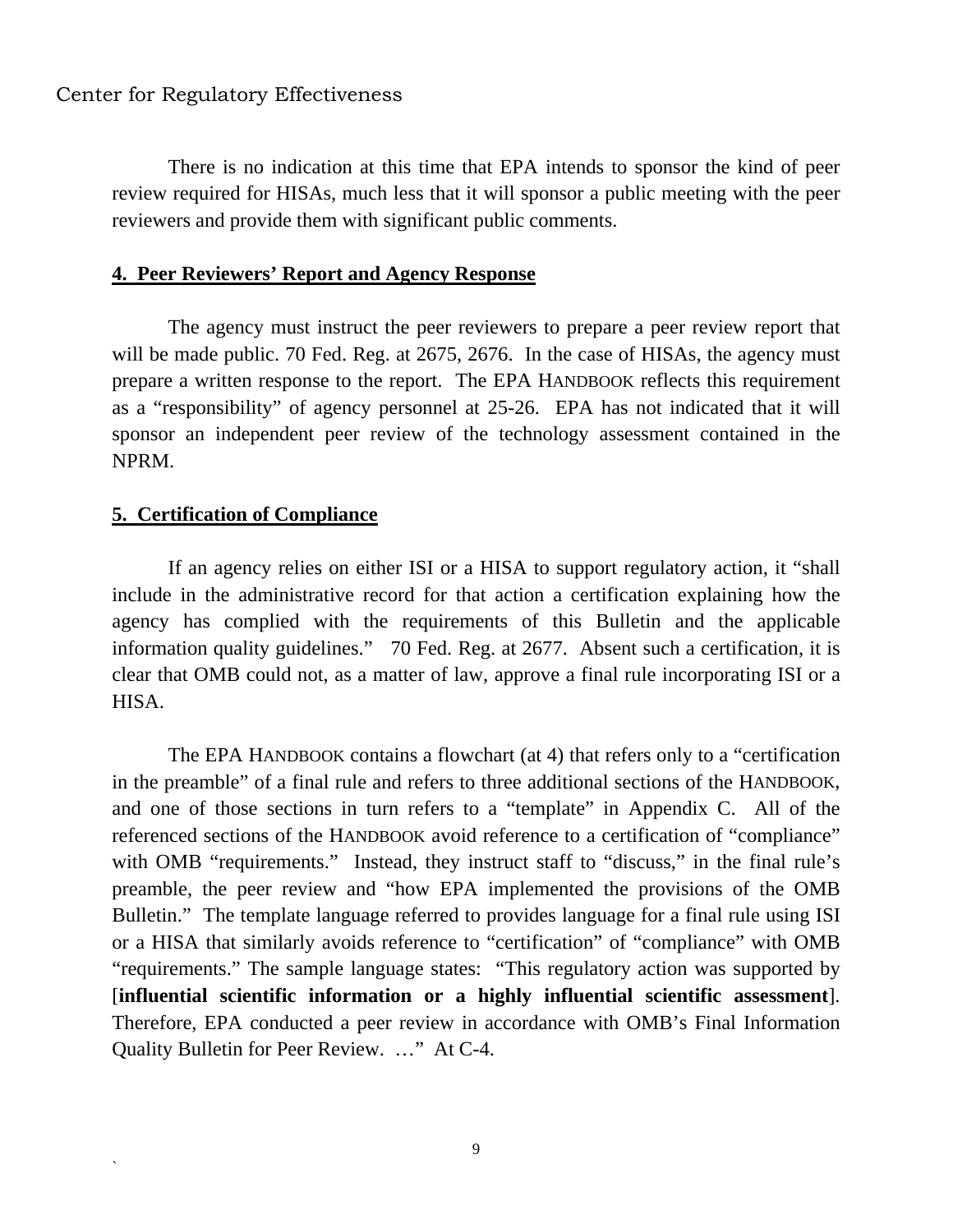1

`

## **IV. In Particular, Prior Outside Peer Review of Materials Referenced and Discussed in the NPRM Does not Satisfy the Requirements of the OMB Guidance for a HISA Unless the HISA is Relying on an Official NAS report.**

After the NPRM was originally signed by you on September 20, 2013, a Science Advisory Board work group recommended that it undergo additional peer review. The agency responded in a teleconference during which it argued that the CCS technology was already demonstrated as feasible and that a study by DOE that the agency was relying on had previously been peer-reviewed by DOE. The agency argued that the existing projects and DOE peer review were sufficient under the agency's peer review policy. It also stated that there was no new science involved. There is no indication that the agency ever mentioned the requirements of the OMB peer review guidance. In addition, it is clear that the NPRM assessment of CCS as BSER is based on multiple studies and publications. Nevertheless, the SAB Work Group reversed its recommendation for additional peer review based on the representations made by EPA staff. $^{14}$  $^{14}$  $^{14}$ 

 The OMB guidance requires independent group peer review of highly influential technology assessments. The technology assessment of CCS as BSER contained in the NPRM clearly meets the definition of a "highly influential scientific assessment." There is nothing in the peer review agenda section of the agency's Science Inventory to explain why this is not so.

 For HISAs, the only exception to a new independent peer review of the technology assessment in the NPRM, as stated in the OMB guidance, would be an official report of the National Academy of Sciences. 70 Fed. Reg. 2675-76. OMB explanation in the preamble to its guidance makes this even clearer, stating:

*Section III(2) clarifies that the principal findings, conclusions and recommendations in official reports of the National Academy of Sciences that fall under this section [on requirements for HISAs] are generally* 

<span id="page-9-0"></span><sup>14</sup> Memorandum dated Nov. 12, 2013 from James R. Mihelcic, Chair of SAB Work Group to Chartered SAB and SAB Liaisons, recommending additional peer review (available at [http://yosemite.epa.gov/sab/sabproduct.nsf/18B19D36D88DDA1685257C220067A3EE/\\$File/SAB+Wk+](http://yosemite.epa.gov/sab/sabproduct.nsf/18B19D36D88DDA1685257C220067A3EE/$File/SAB+Wk+GRP+Memo+Spring+2013+Reg+Rev+131213.pdf) [GRP+Memo+Spring+2013+Reg+Rev+131213.pdf;](http://yosemite.epa.gov/sab/sabproduct.nsf/18B19D36D88DDA1685257C220067A3EE/$File/SAB+Wk+GRP+Memo+Spring+2013+Reg+Rev+131213.pdf) memorandum dated Jan. 7, 2014, from James R. Mihelcic, reversing the previous recommendation (available at [http://yosemite.epa.gov/sab/sabproduct.nsf/F43D89070E89893485257C5A007AF573/\\$File/SAB+work+](http://yosemite.epa.gov/sab/sabproduct.nsf/F43D89070E89893485257C5A007AF573/$File/SAB+work+grp+memo+w+attach+20140107.pdf) [grp+memo+w+attach+20140107.pdf\)](http://yosemite.epa.gov/sab/sabproduct.nsf/F43D89070E89893485257C5A007AF573/$File/SAB+work+grp+memo+w+attach+20140107.pdf).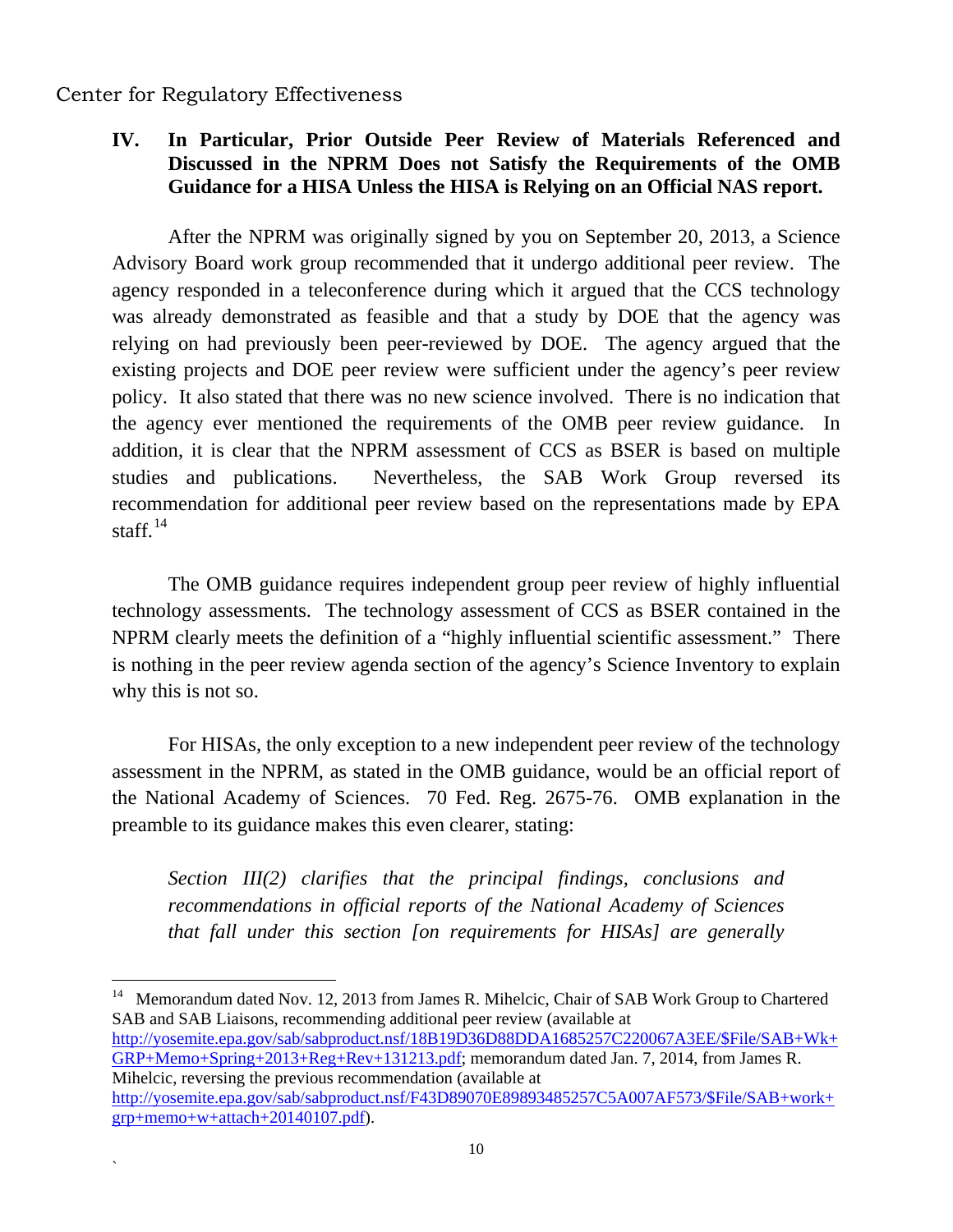`

*presumed not to require additional peer review. All other highly influential scientific assessments require a review that meets the requirements of Section III of this Bulletin.* 

70 Fed. Reg. at 2671 (emphasis added). Since there is no such NAS report being relied on, any prior peer review, whether by EPA or sponsored by DOE, is not sufficient to comply with the OMB requirements. Moreover, there is no explanation in the peer review agenda portion of the Science Inventory explaining why the agency has concluded that the type of independent peer review required by the OMB guidance is not necessary. Such an explanation, as noted above, is required as a matter of policy by the EPA PEER REVIEW HANDBOOK (at 43).

## **V. Compliance with the Peer Review Requirements Should Be Achieved at the Earliest Possible Time, and Certainly before any Draft Final Rule is Sent to OMB for Review.**

Although timing of a HISA peer review is not expressly addressed in the substantive portion of the OMB guidance, the discussion in the preamble strongly recommends that peer review be completed prior to issuance of an NPRM. The OMB guidance preamble states:

 *When an information product is a critical component of rule-making, it is important to obtain peer review before the agency announces its regulatory options so that any technical corrections can be made before the agency becomes invested in a particular approach or the positions of interest groups have hardened. If review occurs too late, it is unlikely to contribute to the course of a rulemaking. Furthermore, investing in a more rigorous peer review early in the process "may provide net benefits by reducing the prospect of challenges to a regulation that later may trigger time consuming and resource-draining litigation.* [Footnote omitted]

70 Fed. Reg. at 2668. The EPA Peer Review HANDBOOK contains a policy statement that "[i]n general, peer review should be completed prior to issuance of the proposed regulation." At 15.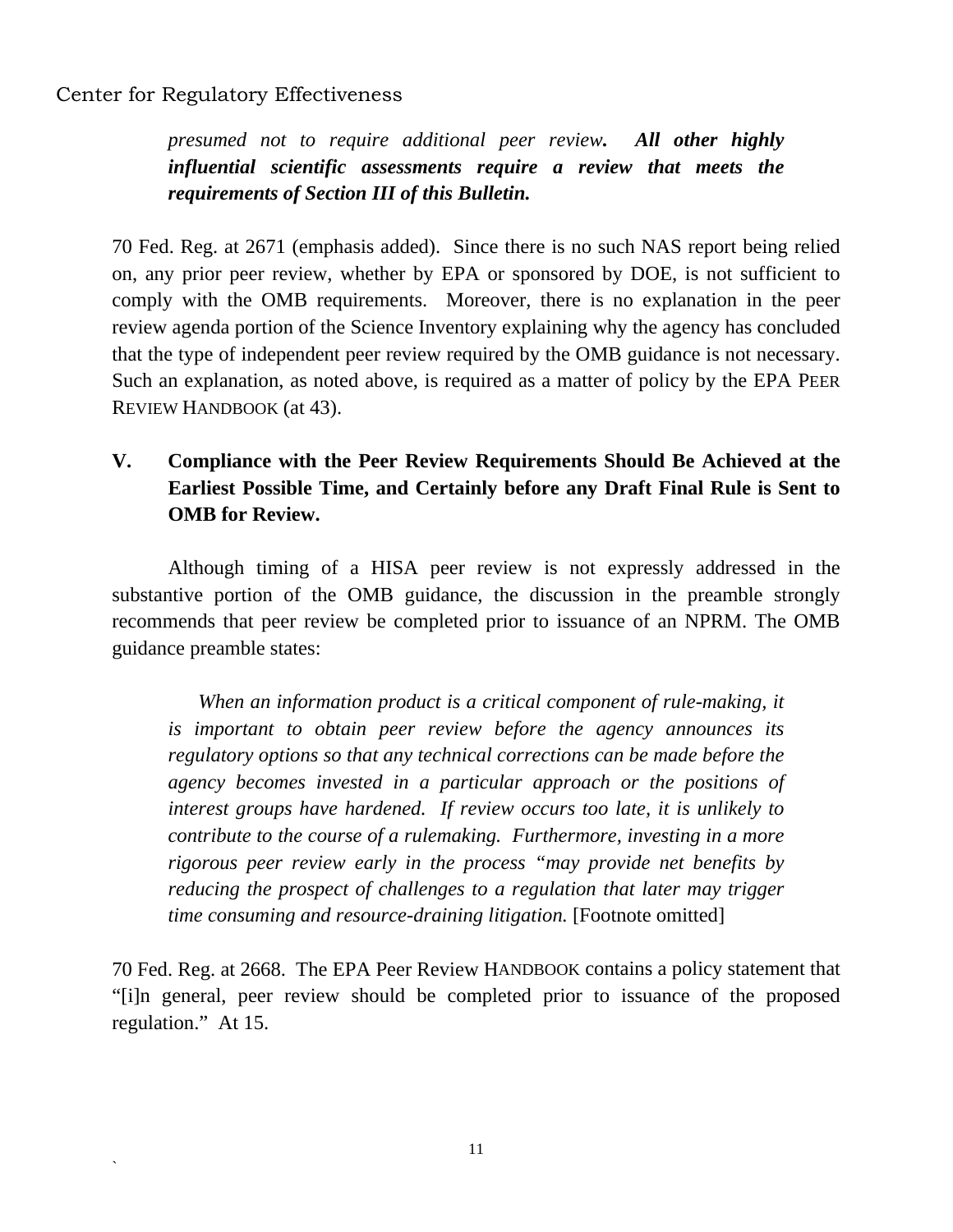`

 Since EPA has not sponsored the necessary independent HISA peer review prior to issuance of the NPRM, it appears that it might be necessary for peer review to focus on the NPRM itself as the draft information work product.

## **VI. EPA Actions Necessary to Achieve Compliance**

EPA must do the following at a minimum in order to comply with the OMB peer review requirements before it can issue any final rule, and before OMB's Office of Information and Regulatory Affairs ("OIRA") can consider approving any final rule pursuant to E.O. 12866:

- 1. EPA must post a peer review plan in the peer review Agenda on its Science Inventory and establish a mechanism whereby the public can comment on the plan. It should also consider inviting public and/or professional society nominations for the independent peer review group. Further, although apparently not strictly required, EPA should post a draft charge to the peer reviewers and request comment on the draft charge.
- 2. EPA must select a group of peer reviewers. The selected peer reviewers must be independent from the agency, be impartial experts, and be sufficient in number to fairly and impartially represent expertise in the technical, economic, environmental science, geology, and energy areas addressed in all aspects of the NPRM's evaluation of CCS technology. The peer reviewers must be free of any conflict of interest. Selection should be in conformance with National Academy procedures, as indicated in the OMB guidance.
- 3. EPA must develop a charge for the peer reviewers that instructs them to address all the technology assessment issues (including costs) reflected in the NPRM, while avoiding allowing any policy considerations that would bias their deliberations and conclusions to intrude. The charge must also include instruction on the information quality standards in OMB's 2002 general IQA governmentwide guidance. The agency (either in the charge or otherwise) must instruct the peer reviewers to prepare a written report stating their conclusions in response to the charge, and advise them that the report will be made public.
- 4. EPA must give the peer reviewers access to all materials relevant to their review.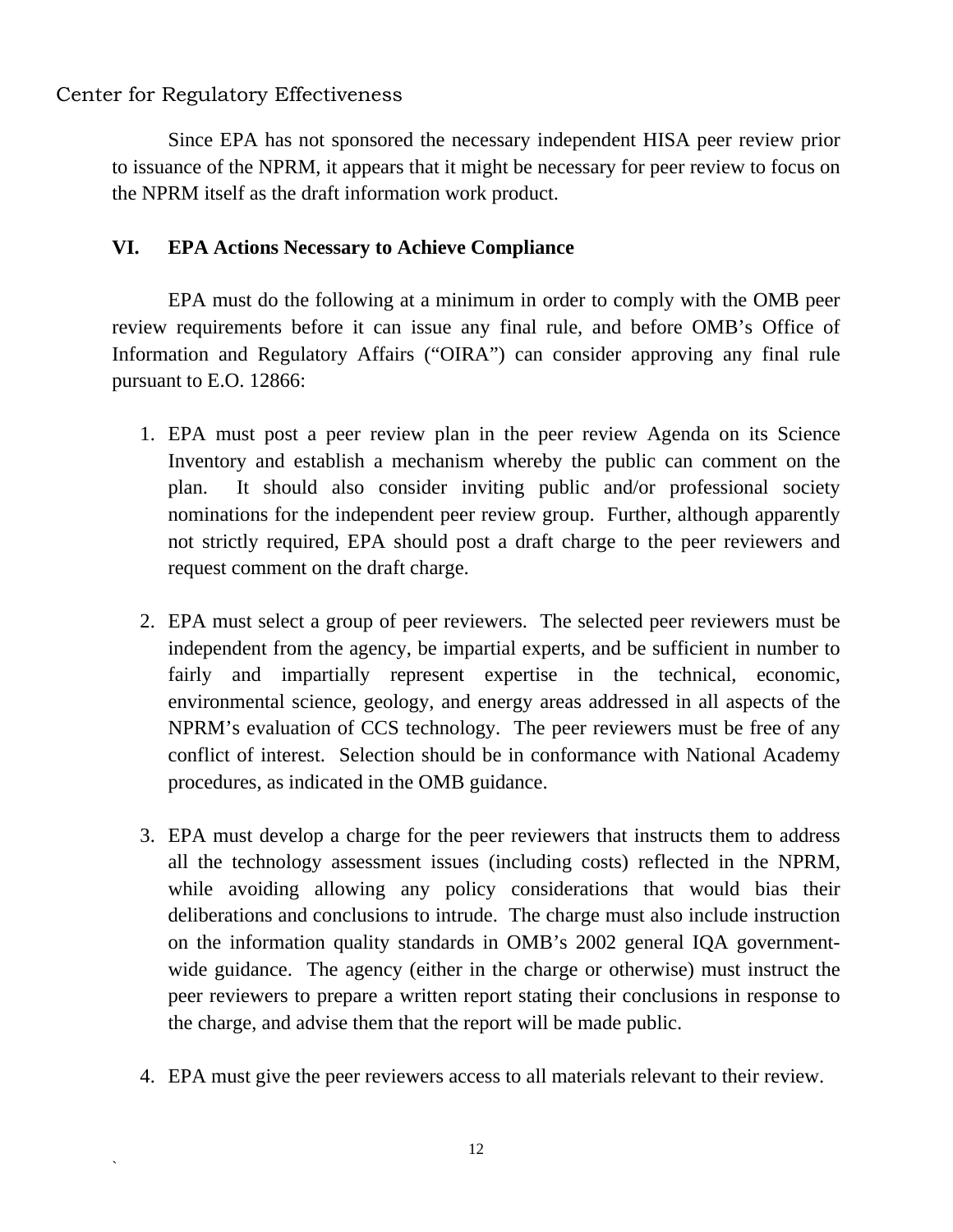- 5. EPA must sponsor at least one public meeting of the peer review group at which interested members of the public can make oral comments. It must also provide an opportunity for written public comments. EPA must ensure that the peer reviewers have access to all significant public comments on the scientific/technology evaluation issues.
- 6. Upon completion of the peer review, EPA must make available to the public the peer reviewers' report, the charge, and the reviewers' names, affiliations, and areas of expertise.
- 7. EPA must provide a written response to the peer review report in which it discusses whether and why it agrees or disagrees with its conclusions.
- 8. EPA must include in the administrative record for any final rule that relies on ISI or a HISA a "certification" explaining how the agency has complied with the OMB peer review guidance and the applicable (2002) general information quality guidelines.

## **VII. OMB's Role**

The OMB guidance recognizes that OMB is responsible for overseeing compliance with its rules regarding the quality of disseminated information, which include the peer review guidance. This is a statutory responsibility under 44 U.S.C. §  $3504(d)(1)$ , which is incorporated by reference into the IQA. The OMB peer review guidance states that "OIRA [of OMB], in consultation with OSTP, shall be responsible for overseeing implementation of this Bulletin." 70 Fed. Reg. 2667. OIRA could not approve a final NSPS rule based on CCS without ensuring that its peer review guidance had been complied with. At this time, it would be impossible for OIRA to do so.

## **VIII. Questions for EPA**

`

- 1. Will EPA post a peer review agenda and plan on its Scientific Inventory website and seek public comment on the plan?
- 2. Does EPA agree that the technology assessment (involving technical feasibility, costs, and energy impacts) of partial CCS as BSER for an NSPS for fossil fuelfired electricity generating plants is a HISA? If not, why not? Has EPA done cost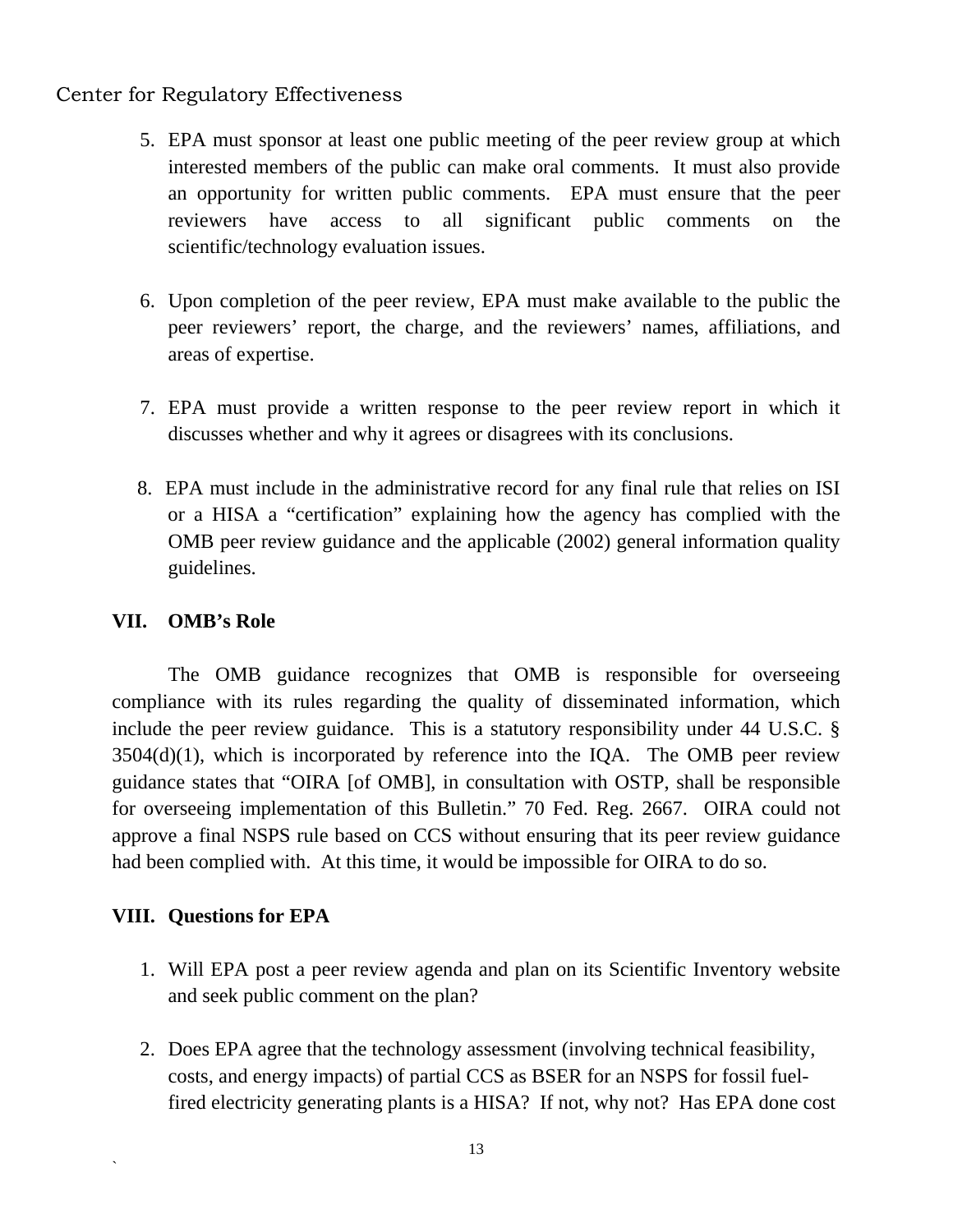`

estimates for implementation of a NSPS based on partial CCS? If so, where can they be found by the public?

- 3. In that EPA failed to perform a peer review prior to the issuance of its NPRM as required by both EPA and OMB guidelines will EPA sponsor an independent peer review of the CCS technology assessment contained in the NPRM with an opportunity for public comment in writing and orally at a public meeting of the peer reviewers and in compliance with all other OMB requirements? Will EPA keep the public comment period open during this period?
- 4. Does EPA agree that it cannot send a final rule to OMB for final review until it fulfills the requirements set forth in (1), (2) and (3) above, and that the determination of "fulfillment" will be made in consultation with OIRA and OSTP?

## **IX. Requested Timeframe for EPA Response to this Letter**

 We request that EPA respond to the above questions not later than the end of the public comment period on March 10. Upon doing so, EPA should provide the opportunity for the public to comment on its answers. If EPA prefers not to provide answers to the aforementioned questions by March 10, then it should extend the public comment period to allow the public sufficient time to comment on its answers to those questions.

 We are asking for a prompt response to the above questions so that we can ensure that the public will not be deprived of sufficient opportunity to comment formally on the agency's assessment. Subsequent to the close of the public comment period we will be providing the public with an opportunity to comment and learn of new developments through a dedicated Interactive Public Docket (an "IPD") on the CRE website at [http://www.thecre.com/forum10/.](http://www.thecre.com/forum10/)